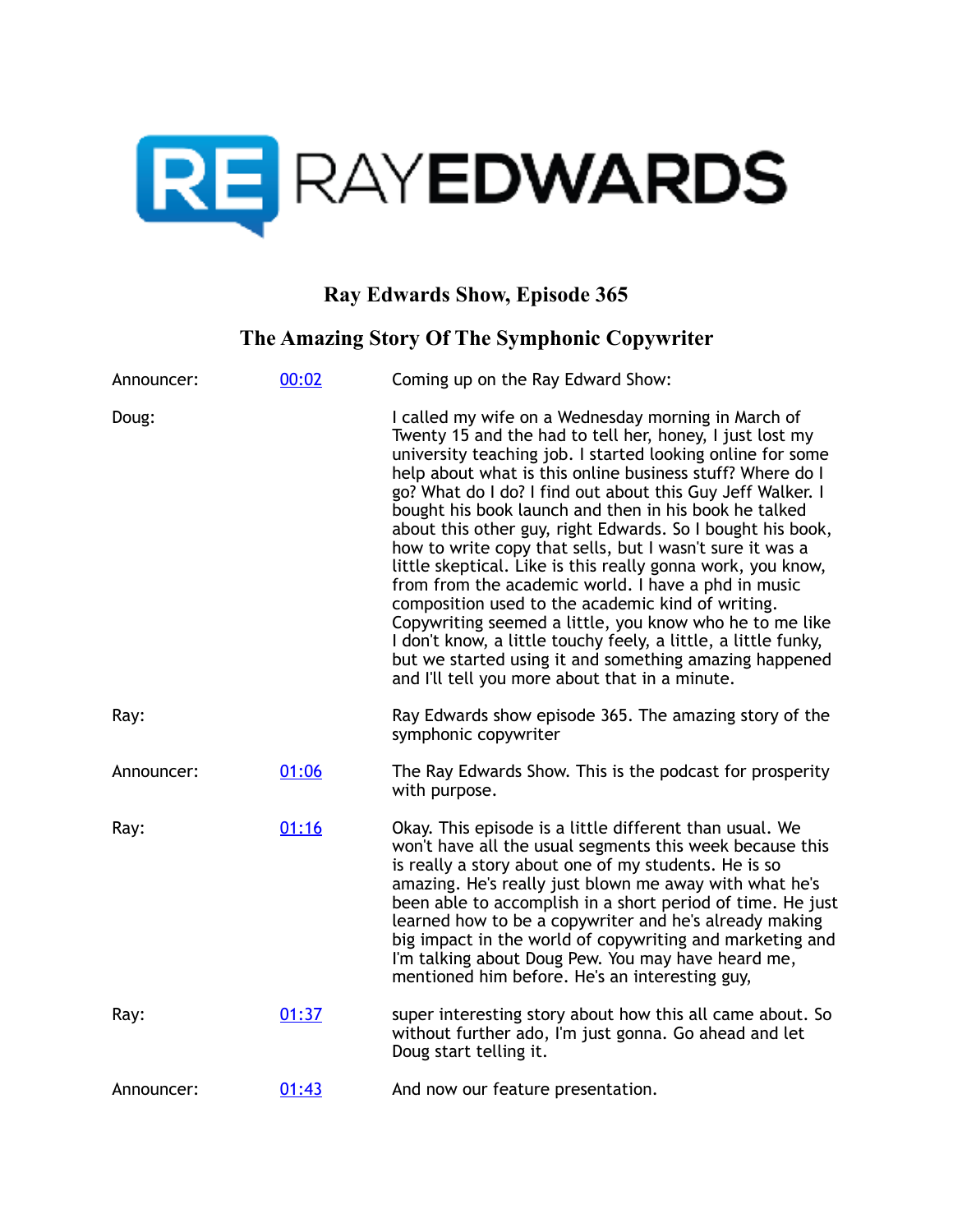| Ray Edwards: |       | So at the beginning of the show, you were hearing from<br>Dr Douglas Pew, which sounds very formal and he is a very<br>well educated man. Very well accomplished man, and I've<br>gotten to know him and so now I get to call him Doug. I<br>do get to call you Doug don't I?                                                                                                                                                                                                                                                                                                                                                                                                                                         |
|--------------|-------|-----------------------------------------------------------------------------------------------------------------------------------------------------------------------------------------------------------------------------------------------------------------------------------------------------------------------------------------------------------------------------------------------------------------------------------------------------------------------------------------------------------------------------------------------------------------------------------------------------------------------------------------------------------------------------------------------------------------------|
| Doug:        |       | Absolutely.                                                                                                                                                                                                                                                                                                                                                                                                                                                                                                                                                                                                                                                                                                           |
| Ray:         |       | Yeah, because we're friends now, but it's an amazing thing<br>that happened. I actually had not really heard the depth<br>of that story until today.                                                                                                                                                                                                                                                                                                                                                                                                                                                                                                                                                                  |
| Ray          |       | 02:12 So you really were in a tight spot.                                                                                                                                                                                                                                                                                                                                                                                                                                                                                                                                                                                                                                                                             |
| Doug:        |       | Oh Man. Yes. And it came at the worst time. Two months<br>before that I had my big opera premiered at the John F<br>Kennedy Center in Washington DC, and it got rave reviews<br>in the press sitting in front of me at the premiere was<br>Ruth Bader Ginsburg of the supreme court. Wow. She as<br>much as she could, jumps to her feet in a standing<br>ovation with the rest of the audience at the end. It was<br>the most incredible composer moment I could possibly<br>imagine, but re-entry to Earth's atmosphere after, after<br>that was not easy. And it was about two weeks later, the<br>department chair called me in, sat me down, said, Doug,<br>we're going to ask you to not come back in the fall. |
| Ray:         |       | That's crazy.                                                                                                                                                                                                                                                                                                                                                                                                                                                                                                                                                                                                                                                                                                         |
| Doug:        |       | Uh, what? So yeah, it was a pretty, a topsy turvy moment<br>in my life.                                                                                                                                                                                                                                                                                                                                                                                                                                                                                                                                                                                                                                               |
| Ray:         |       | So in a desperate moment of your life, you                                                                                                                                                                                                                                                                                                                                                                                                                                                                                                                                                                                                                                                                            |
|              | 03:13 | turned to the dark art of copywriting.                                                                                                                                                                                                                                                                                                                                                                                                                                                                                                                                                                                                                                                                                |
| Doug:        |       | Thought what copyright. I know about the copyright<br>within our. All my music has been copied right by Douglas<br>Pew, Blueshore music. It's all protected. I have, you know,<br>an Ascap license that protects me. It's the American<br>Association of composers, Authors and publishers, so I<br>know lots about that kind of copyright, but copy writing<br>with a w, what the heck is that still? When I tried to<br>explain to people, they're like, what are you, what are<br>you talking a little bit about?                                                                                                                                                                                                  |
| Ray:         |       | This next part, this is a little bit of a twist to [inaudible].<br>You used copywriting to do what kind of business?                                                                                                                                                                                                                                                                                                                                                                                                                                                                                                                                                                                                  |
| Doug:        |       | So the day I lost my job, I came home. I have a little pity<br>party with my wife and my brother in law. My wife's                                                                                                                                                                                                                                                                                                                                                                                                                                                                                                                                                                                                    |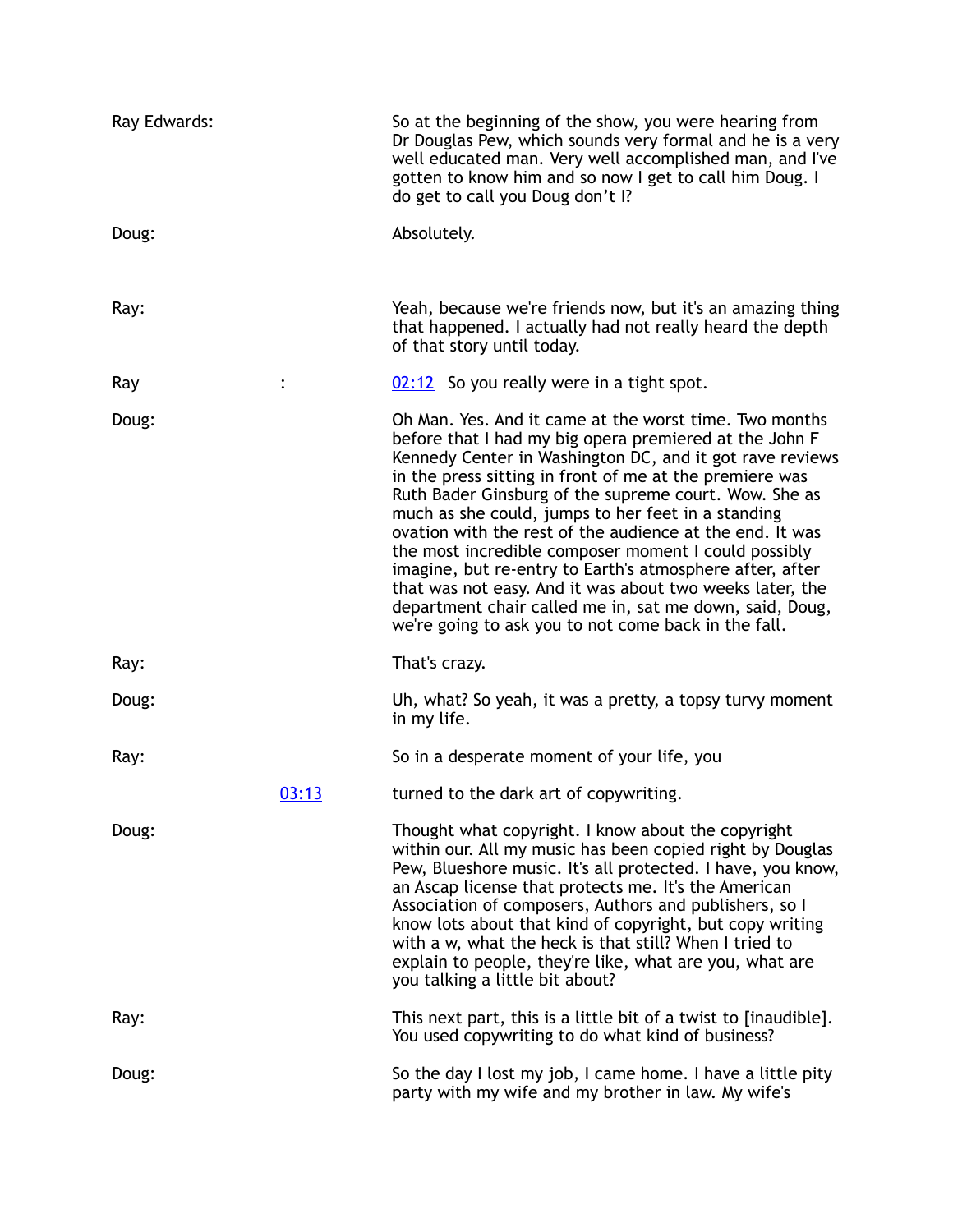brother texted me because my wife had mentioned it to him. They were really close and she had texted him.

- [03:59](https://www.temi.com/editor/t/cZXhU4tK036_90je4wNtV9IACj1yPr-9OzFDvCCoFI_iBHXnJ9GnJysYLql3UmvBU5tulFY0cqauSYjRFhHgyoUhAYI?loadFrom=DocumentDeeplink&ts=239.29) Doug lost his job. Not sure what we're going to do a by the way. I had to finish out the semester even. Nice. Yeah. And so like all the faculty wouldn't talk to me. They would just kind of look the other way. I was totally. Blacklist is ridiculous. Anyway, so I'm having to finish out this awful semester and my brother in law says, Hey, I have this big drop ship company. We saw tons on Amazon, we sell everywhere, but we don't really know anything about online marketing, but you're welcome to come work for us and maybe we'll buy some books and could try to learn it, not knowing what else to do. I said, okay, for the rest of the year I had enough commissions from the opera at the success of the opera. Got Me like 12 other music commissions, mostly from churches. Um, I ride a lot of church music, so I rode the rest of the year out half day.
- [04:48](https://www.temi.com/editor/t/cZXhU4tK036_90je4wNtV9IACj1yPr-9OzFDvCCoFI_iBHXnJ9GnJysYLql3UmvBU5tulFY0cqauSYjRFhHgyoUhAYI?loadFrom=DocumentDeeplink&ts=288.97) Being a freelance composer half day doing this online marketing woo stuff I didn't know anything about. And that's when I got your book and Jeff Walker's book. So a little bit after that we moved to Utah. This was all in Cincinnati and our kids had never lived near their grandparents and I didn't have a job that tied me to a location anymore. So my wife's from Utah and I'm from California, but my parents had moved to u dot 10 years ago. So we thought, well, the kids never been close to the grandparents. No reason for us to stay. We moved to Utah. So here we are in Utah and I was sort of in the depths of despair trying to redefine myself. I spent my entire life. I started the piano when I was five years old. I sang professionally from the time I was nine years old.
- [05:36](https://www.temi.com/editor/t/cZXhU4tK036_90je4wNtV9IACj1yPr-9OzFDvCCoFI_iBHXnJ9GnJysYLql3UmvBU5tulFY0cqauSYjRFhHgyoUhAYI?loadFrom=DocumentDeeplink&ts=336.7) I have been doing everything that imposition should do, to have a career, had reached some amazing peaks and now all of a sudden who, who am I? Right. So I was stuck in this Rut for awhile. So my wife, they moved to Utah. She had had to have her spleen out a few years ago. She had an autoimmune disease that had to take her spleen out. So that's another long story. I was a fulbright scholar in Poland and while I was there we did. There was not enough money for the whole family to come. So they, my wife and three of our kids, we only had three at the time. We have five now. They lived with my parents for those nine months while I was gone. It was kind of a crazy tale of two cities time. It was the best of times and it was the worst. And when I left I came home for Christmas for two weeks.
- [06:22](https://www.temi.com/editor/t/cZXhU4tK036_90je4wNtV9IACj1yPr-9OzFDvCCoFI_iBHXnJ9GnJysYLql3UmvBU5tulFY0cqauSYjRFhHgyoUhAYI?loadFrom=DocumentDeeplink&ts=382.46) But when I went back I got this phone call from my dad, uh, we're at the Huntsman Cancer Institute and your wife's getting a bone marrow biopsy to see if she has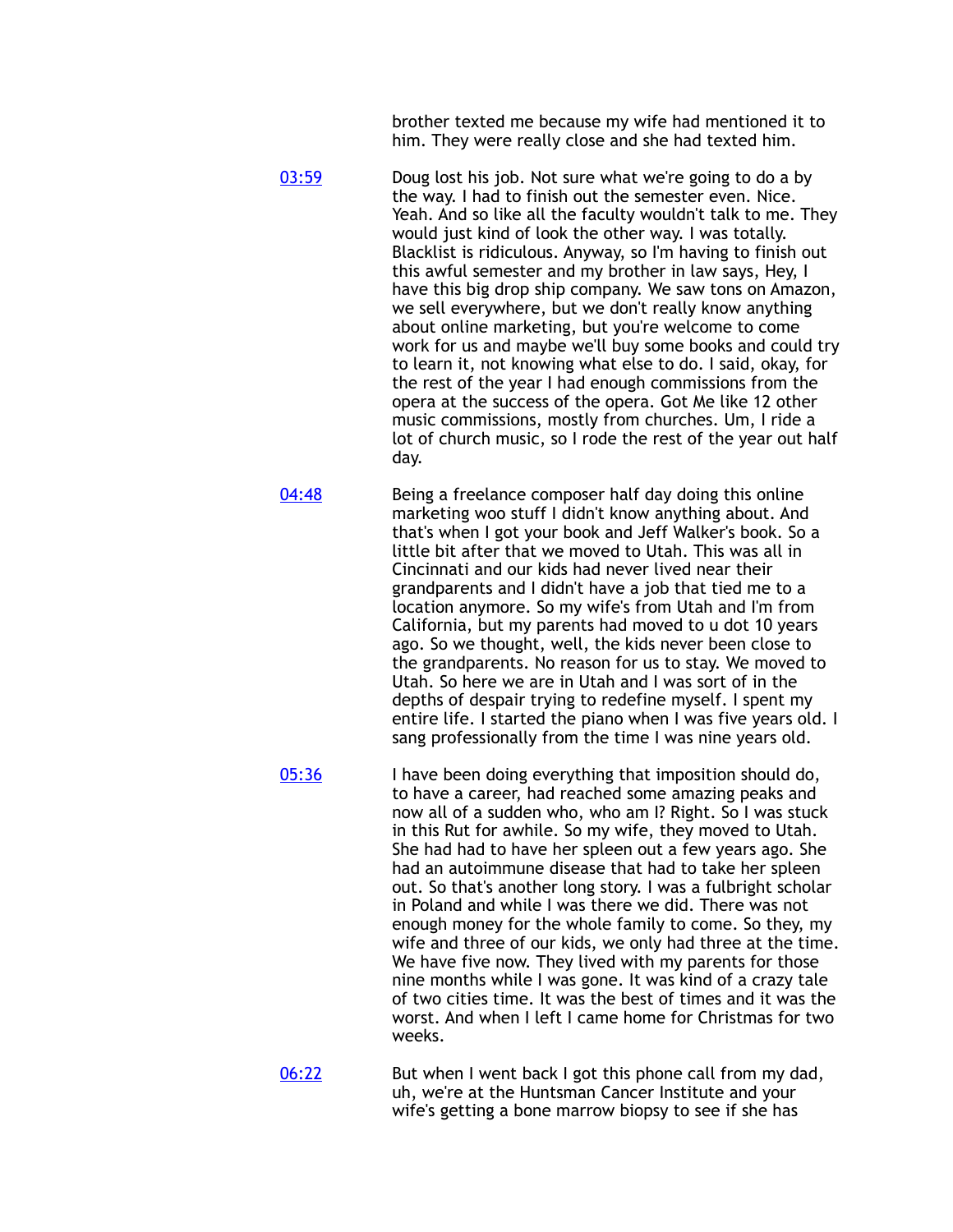leukemia. Oh my gosh. I was already very deep in the guilt of, you know, dad guilt, what am I doing 5,500 miles away from my church. I felt like God had abandoned them and now my wife might have leukemia. Luckily it was not leukemia. It's a blood disease called ITP. But the only thing that would solve it was taking her spleen out. Anyway. So a few months later she had her spleen out. So my wife got really conscious about chemicals in the house and her health and when she gets a cold now she, she keeps the cold for several weeks, so she was interested in trying some alternative means of cleaning and keep being healthy. And she found out about this company called Norwex, so network marketing company and um, she loved the product that helped her a ton.

[07:16](https://www.temi.com/editor/t/cZXhU4tK036_90je4wNtV9IACj1yPr-9OzFDvCCoFI_iBHXnJ9GnJysYLql3UmvBU5tulFY0cqauSYjRFhHgyoUhAYI?loadFrom=DocumentDeeplink&ts=436.53) Then she decided to become a consultant about the time I moved to Utah. So she was doing okay. She was making four or \$500 a month, which was great. We weren't ever expecting that it would be huge. We're just glad that there was something, you know, most network marketers don't make anything so it was good. But I was reading your book actually and you set some things in there, like no copywriters should ever be broke, you know, stuff like that. Like what? Like you can write your way into money, like I gotta check this out. So I convinced my brother in law boss to buy the copywriters academy your course, which was great. And so I went through that and you had this whole extra module at the end, it was like an hour and a half about creating a six figure business as a copywriter.

[08:03](https://www.temi.com/editor/t/cZXhU4tK036_90je4wNtV9IACj1yPr-9OzFDvCCoFI_iBHXnJ9GnJysYLql3UmvBU5tulFY0cqauSYjRFhHgyoUhAYI?loadFrom=DocumentDeeplink&ts=483.01) This blew my mind. This was like, I mean, I can stand in front of an orchestra and know what every single person is supposed to play and not even blink an eye that's easy to me. But this whole idea about let's run a six figure business with just writing words. What the heck? So I list, I must have listened to that module six or seven times doing the dishes just like what in the world is re document. So I thought, well let's try some of this. It's. And so we did. I started writing daily emails from my wife's business, both to her consultant team and to her downline. And within a month we quadrupled her business. It was that whole, you know, the fortune's in the followup kind of thing. So we had some customers from facebook parties and home parties, but we started doing character based kind of fun emails to sort of cultivate a relationship with her people. And in 30 days she was making four times what she was making before. Wow. Crazy thought, man. Maybe we're onto something. So that's when I kinda got the bug and I started looking up all these other copywriters. You had mentioned a bunch of the old school, you know Eugene Schwartz, Claude Hopkins, John Caples, Gary Bencivenga. So I started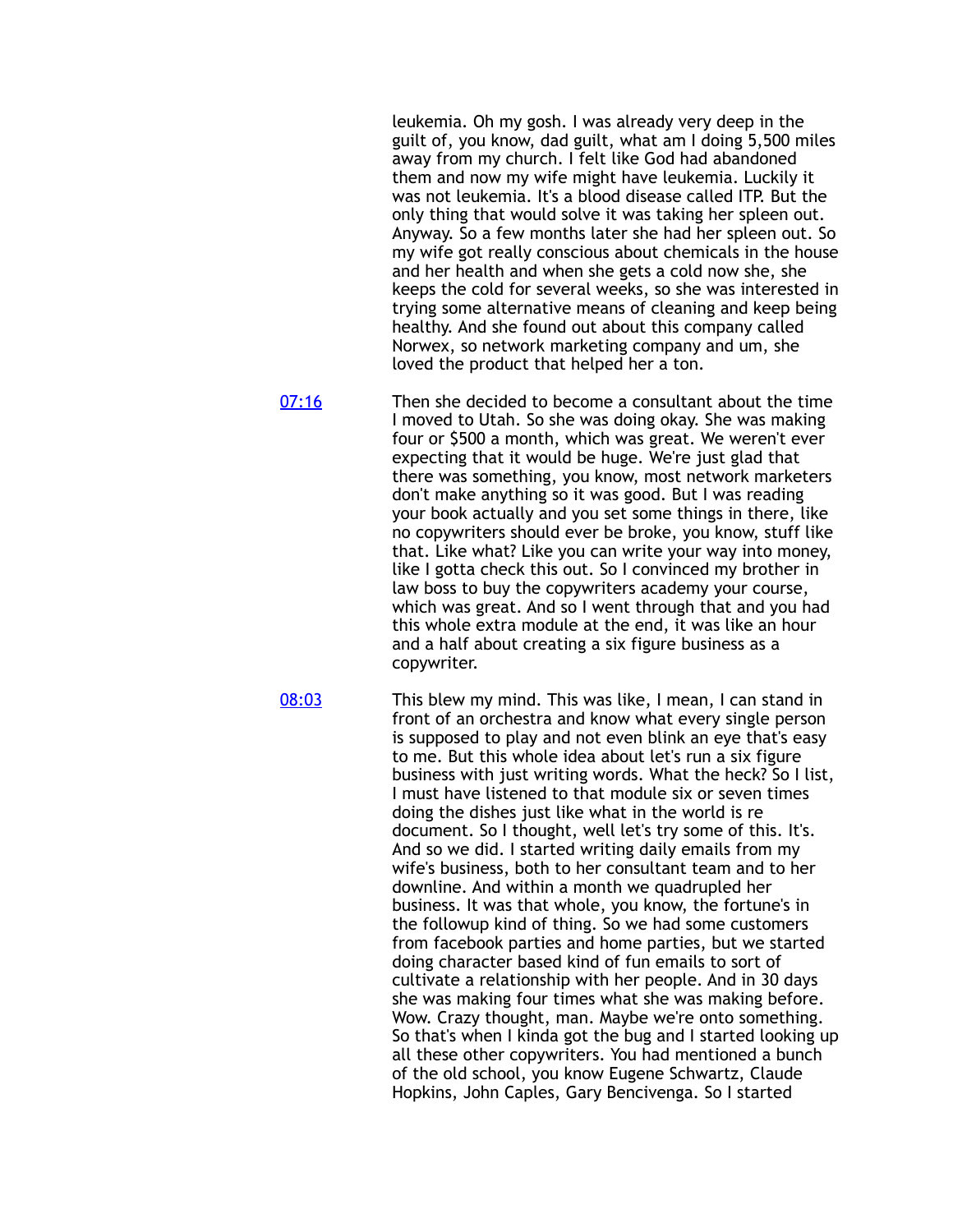checking all these dudes out. When I, when I catch the scent of something I'm interested in it go a little crazy.

[09:25](https://www.temi.com/editor/t/cZXhU4tK036_90je4wNtV9IACj1yPr-9OzFDvCCoFI_iBHXnJ9GnJysYLql3UmvBU5tulFY0cqauSYjRFhHgyoUhAYI?loadFrom=DocumentDeeplink&ts=565.14) Like in Grad school, my favorite part of how my five years of Grad school was, I had unlimited access to the library resources. You know, I learned about four or five new things from my teachers, but I spent all my time in the library. I read everything. I studied every composer. I listened to all of them, like literally all of their music. I got all of their scores. I just, I had to know everything. A composer has to know everything. I have to teach the conductor what to do. The conductor has to teach the players what to do, but the composer has to teach everybody what to do. I got to know how the elbow does this, how the trombone does this, how the tube is this, how they fit together, how an opera works, how symphony works, just have to know everything. So it was the same when I.

[10:10](https://www.temi.com/editor/t/cZXhU4tK036_90je4wNtV9IACj1yPr-9OzFDvCCoFI_iBHXnJ9GnJysYLql3UmvBU5tulFY0cqauSYjRFhHgyoUhAYI?loadFrom=DocumentDeeplink&ts=610.92) After that moment we had this success with the Norwex emails. It's like, oh, okay, something's going on here. So I stopped. I bought breakthrough advertising from Brian Kurtz. This was like the week that he released the book was when we had that success. One hundred and 40 bucks. Holy Crap. But I gotta have it. So I popped breakthrough advertising. I found some things on Ebay I probably shouldn't say on there that I found, but I got a whole bunch of stuff. So I did my whole crazy composer thing. But with copywriting a boy, it's just been like a love affair ever since. So you, you've got to this point, I know because we were sitting in a workshop together where you were like thinking you're just gonna have to live the whole composer thing behind you, right? Yes. Well that was just this past August. Well, you know, reading all these guys.

[10:59](https://www.temi.com/editor/t/cZXhU4tK036_90je4wNtV9IACj1yPr-9OzFDvCCoFI_iBHXnJ9GnJysYLql3UmvBU5tulFY0cqauSYjRFhHgyoUhAYI?loadFrom=DocumentDeeplink&ts=659.7) I just thought, okay, I've just got to go all in. That's just kinda how I do stuff. If I'm going to go. The being a professional musician is not an easy road and I had the come to Jesus many times with my students. Like, okay, why are you a music major? This is not easy. I have a phd. I won the number one student composer award in the nation. I had a fulbright grant. I have an opera at the Kennedy Center and I'm on food stamps. I can't hardly afford to feed my children. So you better think really seriously about being a music major. Like if you can't breathe unless you're doing this, then it's right for you. If not, I'm sorry. I don't think the admissions office like it's true. It's like, so that craziness of going all in. I just, that's how it was with music.

[11:52](https://www.temi.com/editor/t/cZXhU4tK036_90je4wNtV9IACj1yPr-9OzFDvCCoFI_iBHXnJ9GnJysYLql3UmvBU5tulFY0cqauSYjRFhHgyoUhAYI?loadFrom=DocumentDeeplink&ts=712.83) So when I caught onto this copywriter I think it was like, all right, I've just got to go all in. I've just got to put everything else down. Google 100 percent into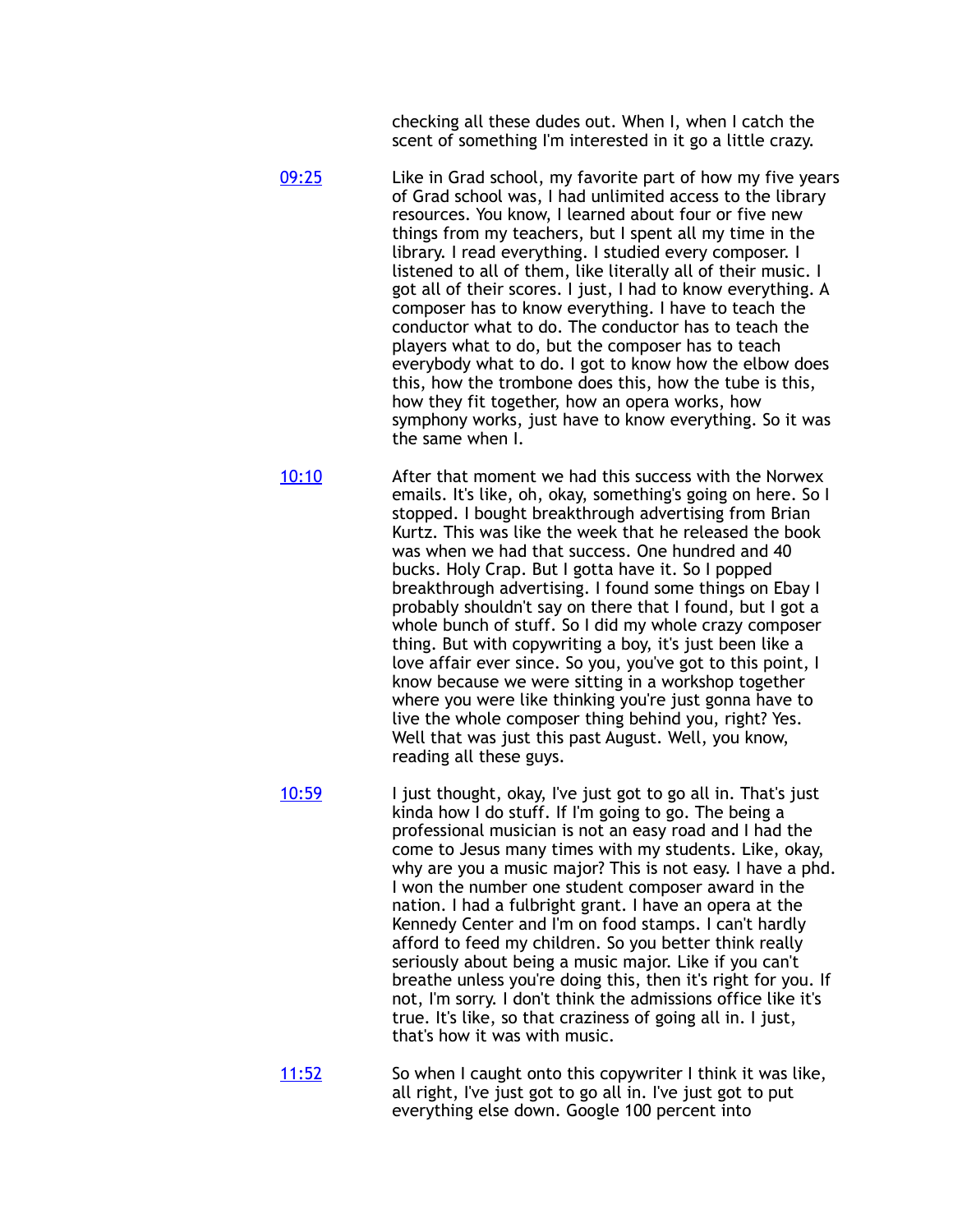copywriting. So I figured that meant leave my past life behind. But boy, you helped me see a new way and actually that's the introduction to my book that I'm writing. I'm writing this book, symphonic copywriting. I love this because I've had this conversation with so many people about not leaving their past behind them, not trying to bury it and becomes something new, but trying to incorporate their story into who you are. You can't divorce yourself from yourself and you really. You did your thing. Now I see. Now that I know you guys see what happened when you got that idea that Oh, the two go together, man. You put them together. Oh man, it was a lightening bolt that I can.

- [12:41](https://www.temi.com/editor/t/cZXhU4tK036_90je4wNtV9IACj1yPr-9OzFDvCCoFI_iBHXnJ9GnJysYLql3UmvBU5tulFY0cqauSYjRFhHgyoUhAYI?loadFrom=DocumentDeeplink&ts=761.89) I see myself still in that room in spokane, Washington and the hotel right where I was. I know where you are in the role and you said if I were a composer trying to become a copywriter, I wouldn't hide that man. I'd been telling people and you started using this musical terminology to explain copyright. And I was like, Whoa, wait a minute. Whoa, really? I can see all that stuff. Like, oh my goodness. It was a true lightening bolt epiphany for me. It's like it gave me permission to be myself and bring these two sides of what I'd been going crazy about together and wow. And it Kinda birthed my big idea, right? Like we're always looking for the big idea in any kind of marketing or copywriting. This was my personal big idea, symphonic copywriting and it works so beautifully. Actually, it was the next day that I came up with that title.
- [13:45](https://www.temi.com/editor/t/cZXhU4tK036_90je4wNtV9IACj1yPr-9OzFDvCCoFI_iBHXnJ9GnJysYLql3UmvBU5tulFY0cqauSYjRFhHgyoUhAYI?loadFrom=DocumentDeeplink&ts=825.7) We, you were talking about product launches and you're kind of warning us a little bit. We were talking about Jeff Walker, whole big long sequence because these, these suckers are big, right? You've got the prelaunch sequences and the pre pre launch and all the emails and the video sales letters and the running the ads and the followup stuff for 60 days of follow up a sec. Wow, that's a lot. So you were kind of warning us, like if you're going to go into this, you gotta understand this is not for the faint of heart and. But you were saying that the really hard thing is to make sure that you keep the emotional state of the prospect in the front of your mind throughout all of that different kind of writing. And I was like, well, that's not that hard. That's, that's like writing a symphony that's thematic and you stopped and you're like, yeah, you get it.

[14:36](https://www.temi.com/editor/t/cZXhU4tK036_90je4wNtV9IACj1yPr-9OzFDvCCoFI_iBHXnJ9GnJysYLql3UmvBU5tulFY0cqauSYjRFhHgyoUhAYI?loadFrom=DocumentDeeplink&ts=876.39) It's like, yeah, in the best symphonies, the composer takes the theme from the first movement and the theme from the second Lumet and the theme from Third Movement and the theme from the fourth room, and then the grand finale fits them all together in this grand climax summation. And it was like, oh, that's when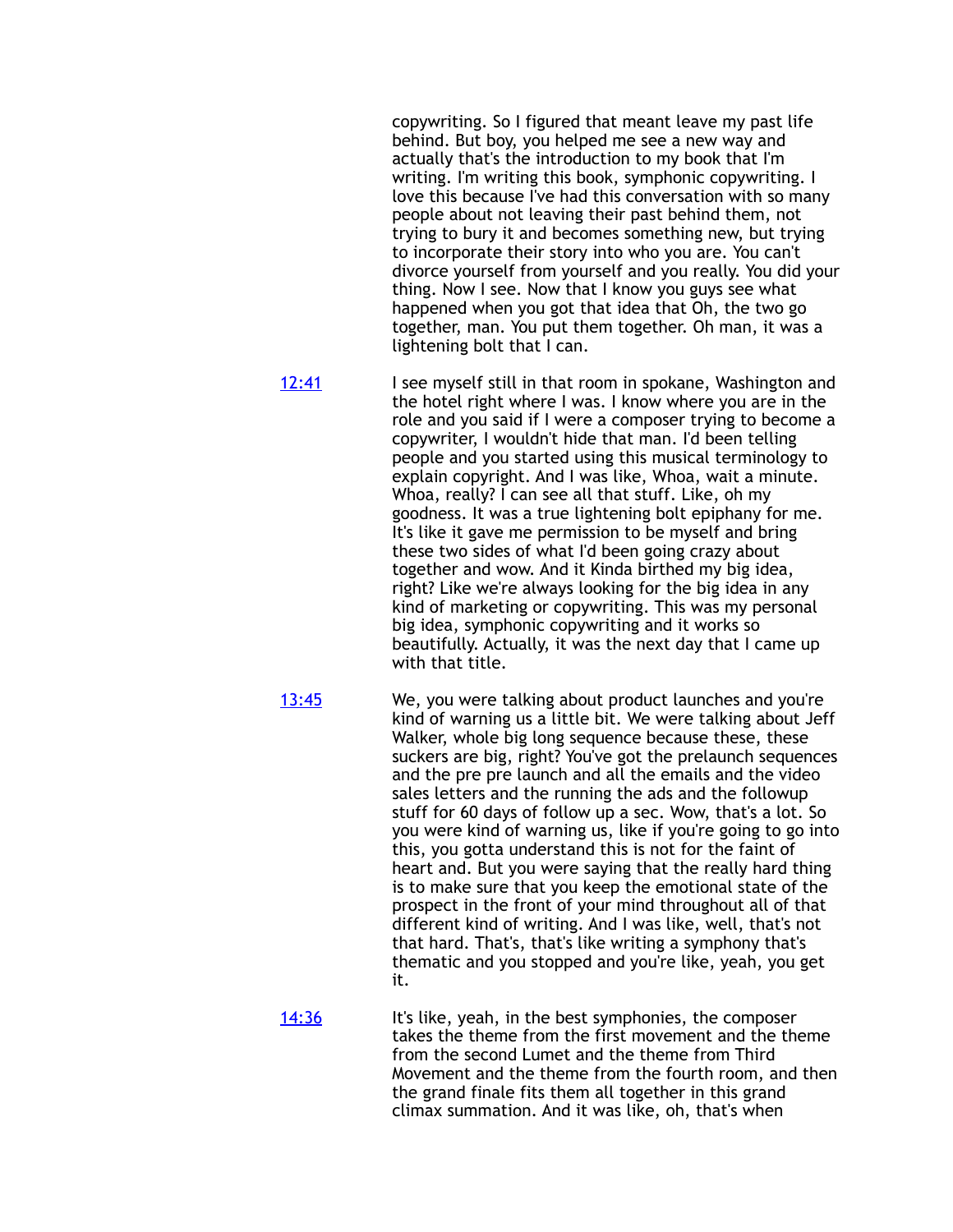symphonic copywriting just hit me. You outlined an entire book, I think in one evening because you came back in and you started reading off the stuff and it's like, Whoa, where did this come from? After that night, I went down to the. There's a red robin down the road from that hotel. I sat there for about five hours watching tennis. The US Open was on Venus and Serena were playing. So I was there watching that. And it had my notebook and I just saw the whole thing come together. It was actually kind of like writing a great piece of music.

[15:25](https://www.temi.com/editor/t/cZXhU4tK036_90je4wNtV9IACj1yPr-9OzFDvCCoFI_iBHXnJ9GnJysYLql3UmvBU5tulFY0cqauSYjRFhHgyoUhAYI?loadFrom=DocumentDeeplink&ts=925.52) You're hunting and hunting. What am I trying to say? Who am I trying to say it to you? What's the whole thing? And then just suddenly hit this Aha. Now I just saw it start writing out chapter titles, hashing out loud to make every head a chapter would be like a cool headline. And actually I pulled your book out of my backpack is okay. How did re organize this? It was like me. It was just like me looking at a Beethoven symphony. Okay. How did Beethoven decided to do this? This. Oh, I see, okay. The pieces fit together written by Beethoven. Ray was showing me the way and it was like, oh, okay. I feel probably maybe switch these chapters because I understand it this way and that's my own twist and fine, you know, but by the next day it was like, okay, got my outline.

[16:05](https://www.temi.com/editor/t/cZXhU4tK036_90je4wNtV9IACj1yPr-9OzFDvCCoFI_iBHXnJ9GnJysYLql3UmvBU5tulFY0cqauSYjRFhHgyoUhAYI?loadFrom=DocumentDeeplink&ts=965.33) What next? You know, and this is where I know somebody has written something really good because we want to read it, I get a little jealous and I think I've written that. I wish I'd written that. It's, it's really so brilliant and you suddenly not suddenly you dove in. Like you said, you read everything. You went through the course, you went through every module of the course more than once you went through other books, other courses, and the next thing I know you've got this book outline. You've got it started. You're talking to Brian Kurtz about it and you're David Deutsch San. I'm interested in seeing that book and so now you've got clients that are beginning to line up and I've already hired you because I know I won't be able to afford you pretty soon. I mean it's just, it's been so much fun watching you just take this thing up and run with it.

[16:46](https://www.temi.com/editor/t/cZXhU4tK036_90je4wNtV9IACj1yPr-9OzFDvCCoFI_iBHXnJ9GnJysYLql3UmvBU5tulFY0cqauSYjRFhHgyoUhAYI?loadFrom=DocumentDeeplink&ts=1006.4) Thank you so much. I can't thank you enough because I don't know. It wasn't putting it together. It was all right in front of me. It was like, but I didn't see. I don't know. You helped me. Make that connection. It's like, um, what's his name? Earl Nightingale. Seeing the acres of diamonds right in front of you. It's that old story of the African farmer who sold his farm and went off to some distant shore to the mine for diamonds and the Guy who bought his farm found these interesting rocks and the river running by his house and someone came by and said,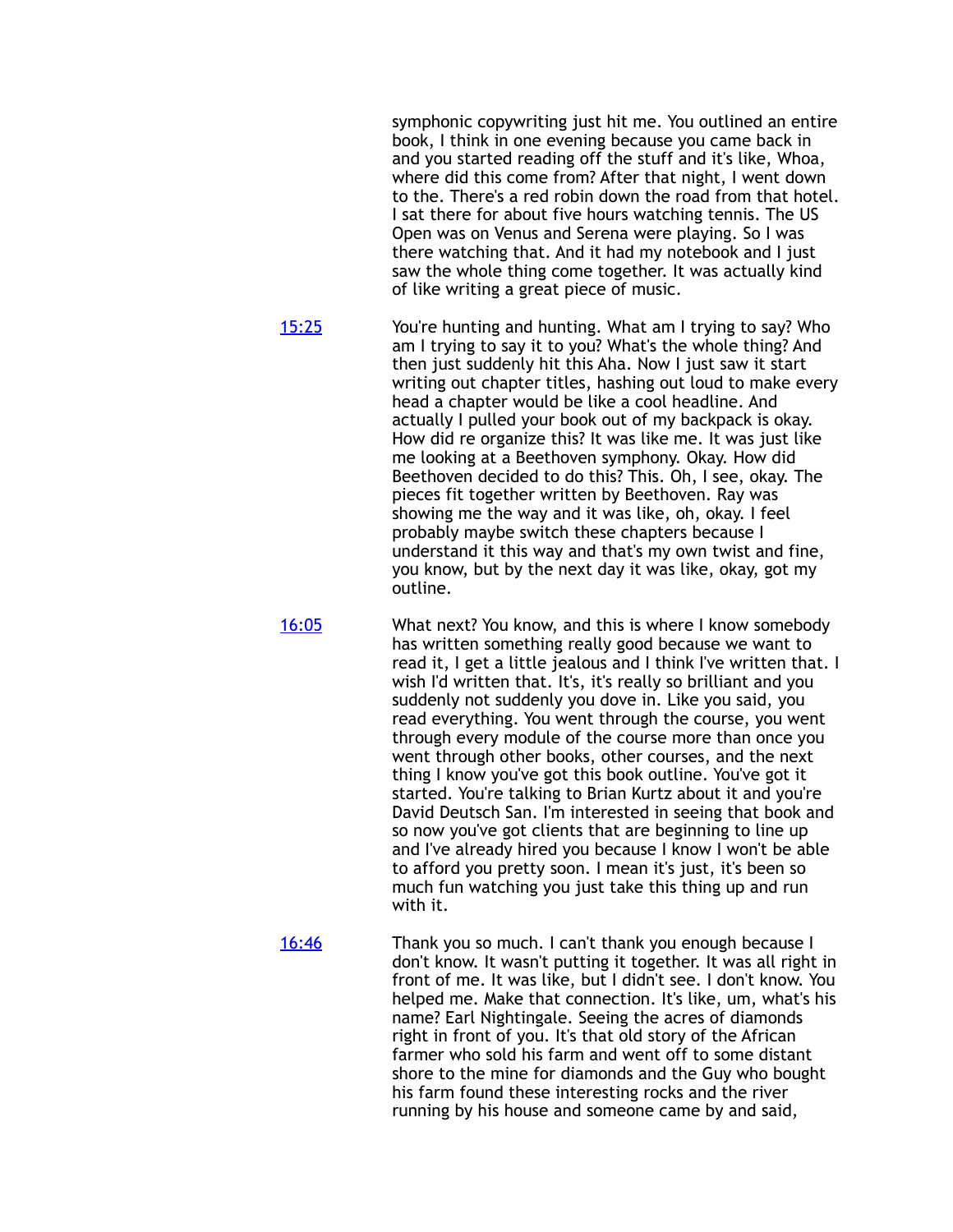|            |              | where did you find those? I don't know, just out in the<br>river as a whole bunch of them got acres of them. You got<br>haters. Those are, what's the word, unrefined diamonds.<br>It was right in front of him the whole time.                                                                                                                                                                                                                                                                                                                                                                                                                                                                                                                                                                                                                                                                                  |
|------------|--------------|------------------------------------------------------------------------------------------------------------------------------------------------------------------------------------------------------------------------------------------------------------------------------------------------------------------------------------------------------------------------------------------------------------------------------------------------------------------------------------------------------------------------------------------------------------------------------------------------------------------------------------------------------------------------------------------------------------------------------------------------------------------------------------------------------------------------------------------------------------------------------------------------------------------|
| Speaker 1: | <u>17:31</u> | That was exactly what happened to me. It was all right in<br>front of me. I just needed someone to help me put the<br>pieces together and it was. It was miraculous. Truly you<br>are prepared, you are ready and it was a beautiful thing<br>to watch all. It's don't forget to wind up the story because<br>when we left you in our last, you are hanging on the<br>edge. You just experiment with this copywriting thing and<br>then what happened? Right. So we'd had, we'd<br>quadrupled my last business and a month using email, so<br>a few other months went by. She actually won a trip for<br>herself to Panama with her, her business, which is<br>fantastic. But when she came home from Panama, she<br>had a new bit between our teeth. She's like, the next trip<br>doug is to Maui and we never had a real honeymoon. Ours<br>Kinda got botched.                                                 |
| Speaker 1: | <u>18:18</u> | Another story for another day. We had just had our 15<br>year anniversary this past may, May 16th, and we didn't<br>really have the funds to go do something special and we<br>did go to a hotel like down the street to get away from<br>the kids. We won't get into that. We thought let's go on a<br>trip, what are we going to do? So this Hawaii trip came<br>up. I thought okay, we tested out this email stuff. We did<br>a bunch of like the seinfeld character based kind of<br>emails, but I'd heard about this autoresponder thing, like<br>a soap opera with open loops and all. So we. We put<br>together this enormous sale was going to be for 10 hours<br>only and it was to get, she had, she had a certain number<br>of points. It was a dollar per point or something to win<br>this trip for two all expense paid trip to Maui at a resort,<br>the flights, the hotel, the food, everything. |
| Speaker 1: | <u>19:08</u> | And so shit with one month left she was \$15,000 short. So<br>I said, okay, we're going to go crazy here. I'm going to<br>write an email every single day and we're gonna tell our<br>life story in this email and there's going to be an open<br>loop at the end of every email scheme like Jack Bauer on<br>steroids, but with our life. Okay. So, um, we've had some<br>drama in our life to but she almost died in childbirth and<br>we have five kids. There was always a funny story about<br>every birth, the whole spleen issue and being married to<br>a crazy musician. There's always interesting story is<br>pretty easy and pretty fun to kind of put our life story.<br>But to do it in a, in a copywriting way where the whole<br>thing was driving these, these ladies, she has over a<br>thousand ladies on her list.                                                                           |
| Speaker 1: | <u>19:56</u> | They're all customers. They've all purchased to drive<br>them towards this enormous sale that would only last for                                                                                                                                                                                                                                                                                                                                                                                                                                                                                                                                                                                                                                                                                                                                                                                                |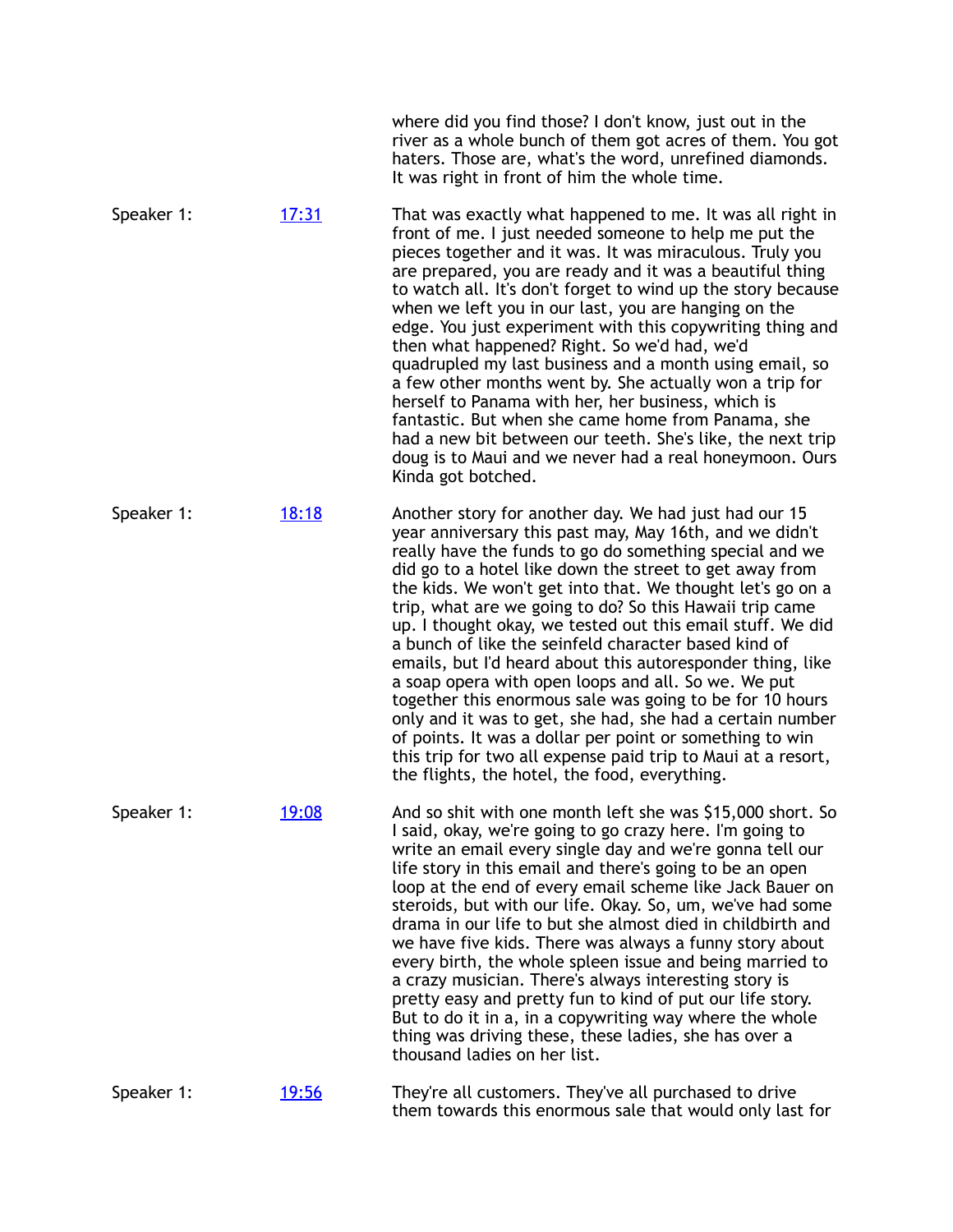|            |       | 10 hours. So for 20 days, I think it was 20 days they didn't<br>even have a call to action except for sign up for the<br>notification email when the sale goes live. So all these<br>storytelling emails went to that landing page of just sign<br>up for when the cell goes live. One day I was an hour late<br>posting the email and we got like seven messages to what<br>happened, what, what happened next? I got to know, I<br>can tell me because the previous email that the subject<br>was the first time my husband left me. Oh this all<br>ghostwritten. So it was in her voice. I was reading all<br>these. Well it came the day of the sale, 10 hours and it<br>worked. We made the extra \$15,000 and we got the trip<br>like, Oh my heavens to Maui, to Maui, and me this<br>February for an entire week, just the two of us.                                                                                                                                                   |
|------------|-------|------------------------------------------------------------------------------------------------------------------------------------------------------------------------------------------------------------------------------------------------------------------------------------------------------------------------------------------------------------------------------------------------------------------------------------------------------------------------------------------------------------------------------------------------------------------------------------------------------------------------------------------------------------------------------------------------------------------------------------------------------------------------------------------------------------------------------------------------------------------------------------------------------------------------------------------------------------------------------------------------|
| Speaker 1: | 20:50 | The grandparents are watching the kids and we're getting<br>the honeymoon. We never had. Behold the power of copy.<br>Yeah. Boy, that's amazing. That's remarkable. I mean lots<br>of people read the books and take the course, but not<br>everybody applies it with that much dedication and look<br>what happened. That's amazing. It's funny when your<br>back's against the wall, what you do. No kidding. Well, I<br>know you've got a family thing to get to, so I should<br>probably let you do that. Got An orchestra concert<br>tonight. Musician's life. I'm the associate conductor in a<br>local group that my dad founded in tonight's our first<br>Christmas concert, so and about a half an hour I'll have<br>my Tuxedo on and I'll get my base out and we'll get in a<br>place of Christian music. So now when does the book<br>come out? That's a good question. I'm going through the<br>Chandler Bolt, self publishing way, so I don't yet have a<br>from a release dates. |
| Speaker 1: | 21:42 | Currently I'm have a firm I got to finish this Dang thing<br>date, which is December fifth, and that's going to<br>happen. Um, and so as soon as that's done, I have a, I<br>have an editor actually ready to help me. We'll go<br>through that, you know, get a drafter to finished and I'm<br>going to, I've got a clever idea, which I'm not going to tell<br>you because I'm going to use it on youtube. Actually, I've<br>got a clever idea for getting some really cool<br>testimonials. I expect nothing less from you. I just got<br>something in the mail and when uses as a grabber to help<br>me with this, of other testimonials for the book. So I'm<br>hoping January, February to get it out. What's the full<br>title? The full title is symphonic copywriting. The<br>harmonious interweaving of words composed to stir your<br>customers deepest emotions.                                                                                                                   |
| Speaker 1: | 22:28 | Fat is pros like music and it's in three parts. Part one,<br>preparation part to composition, part three,<br>performance, whether it's music or, or, or your sales<br>message. You got to, you got to prepare you to do<br>research. Then there's the creation phase, but then it's                                                                                                                                                                                                                                                                                                                                                                                                                                                                                                                                                                                                                                                                                                            |